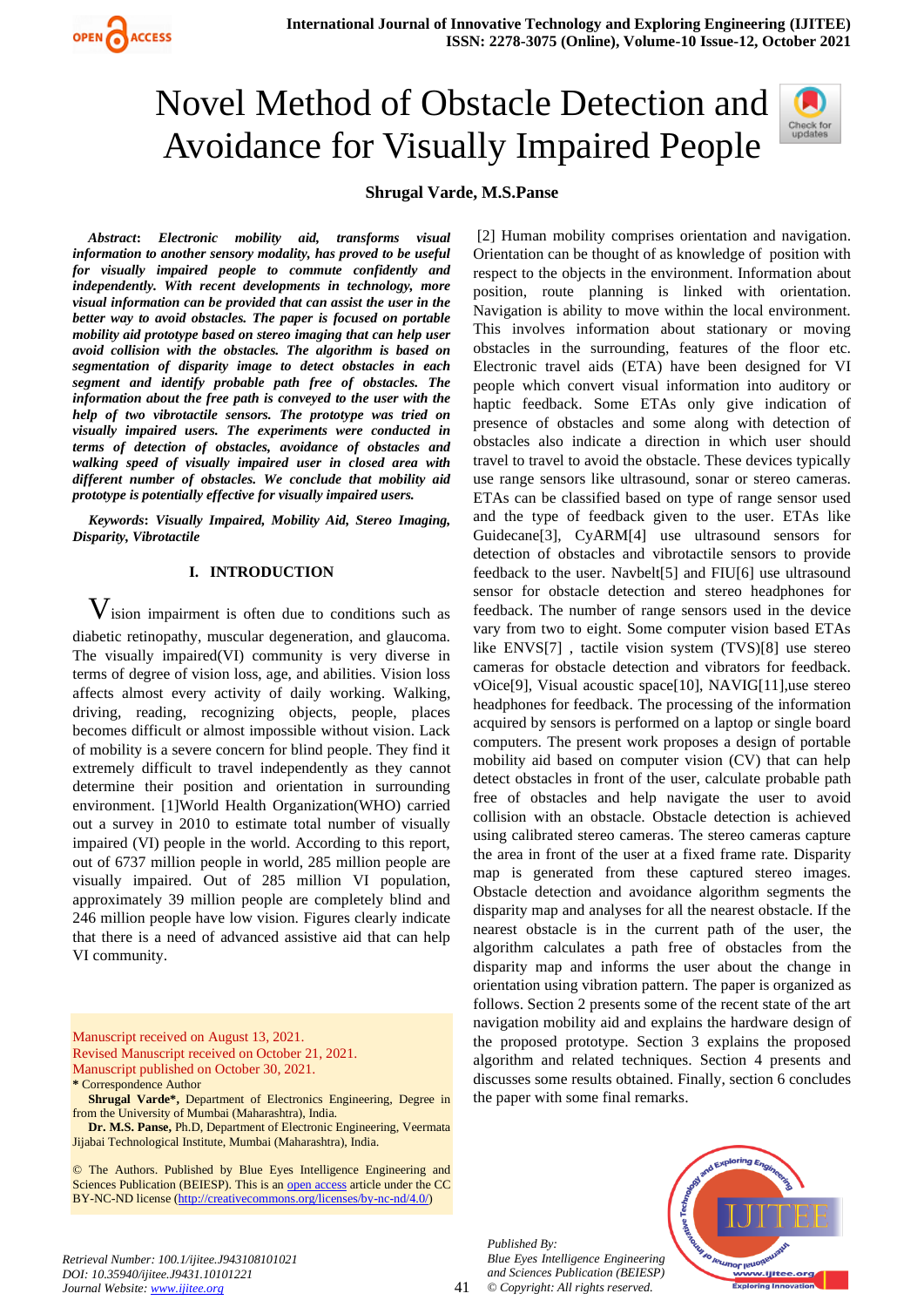# **II. NAVIGATION MOBILITY AID PROTOTYPE**

In this section, we describe in some detail the components of

the mobility aid , and how these components are used to provide the desired functional capabilities. The prototype of the proposed mobility aid is as shown in figure 1.



# **Figure 1: Hardware Prototype**

In the mobility aid, two identical 5-megapixel camera era modules are used for data acquisition. Specifications of the camera modules are as given in the table 1. Interpupillary distance (IPD) is the distance between centers of the pupil[12]. IPD is an important measure in stereoscopic world. Statistics of ANSUR database of 2382 subjects suggest that the mean IDP for men is 64.67 mm and for women is 62.31 mm. Hence the distance between the two cameras in the prototype is 63 mm. Based on the sensors image area and focal length of the lens, the horizontal and vertical field of view is approximately 54° and 42° respectively. The processing of the stereo images is performed on a raspberry pi compute module[13]. The processing unit along with stereo cameras will be placed around the waist of the user using an orthopedic vest belt.

| <b>Table 1: Camera Module Specification</b> |  |
|---------------------------------------------|--|
|---------------------------------------------|--|

| <b>Parameters</b>     | <b>Values/Descriptions</b> |  |
|-----------------------|----------------------------|--|
| Active array size     | 2592x1944                  |  |
| Output format         | 8/10-bit RGB data          |  |
| Lens size             | 1/4"                       |  |
| Pixel size            | $1.4\mu$ m x $1.4\mu$ m    |  |
| Sensor image area     | 3.6736mm x 2.7384mm        |  |
| Focal length          | $3.6$ mm $\leftarrow$ 0.01 |  |
| Focal ratio(f-stop)   | 2.9                        |  |
| $S/N$ ratio           | 36db                       |  |
| Size                  | $25x24x9$ mm               |  |
| Support for LED flash | Yes                        |  |

This mobility aid is powered by 3500 mAh li-ion battery. Considering the average height of the user, and vertical field of view of the cameras, the prototype can detect all obstacles from ground level to head level height after a distance of 2 meters from the user. Navigation information is provided to the user using vibration pattern. The coin size vibrotactile sensors are fixed on the back side of the orthopedic vest belt. The arrangement of the vibrators on the belt are as shown in figure 2.



**Figure 2: Arrangement of vibrators on orthopaedic blet**

Vibration pattern is used to inform the user about the direction to be taken to avoid obstacle, if any, present in the current path of navigation of the user. Two left vibrators are used to inform the user to move left, and two right vibrators are used to inform the user to move right to avoid collision with the obstacle. Raspberry pi compute module uses raspbian linux operating system. The programming was done using python and OpenCV computer vision library. Cameras used in the prototype are not pre calibrated. We use 9\*6 checkboard grid and OpenCV stereo camera calibration module to calculate the rectification matrix for each camera[14]. The calibration process is done every time the prototype is turned on. The software architecture of the prototype is as shown in the figure 3.

*Published By: Blue Eyes Intelligence Engineering and Sciences Publication (BEIESP) © Copyright: All rights reserved.*



*Retrieval Number: 100.1/ijitee.J943108101021 DOI: 10.35940/ijitee.J9431.10101221 Journal Website[: www.ijitee.org](http://www.ijitee.org/)*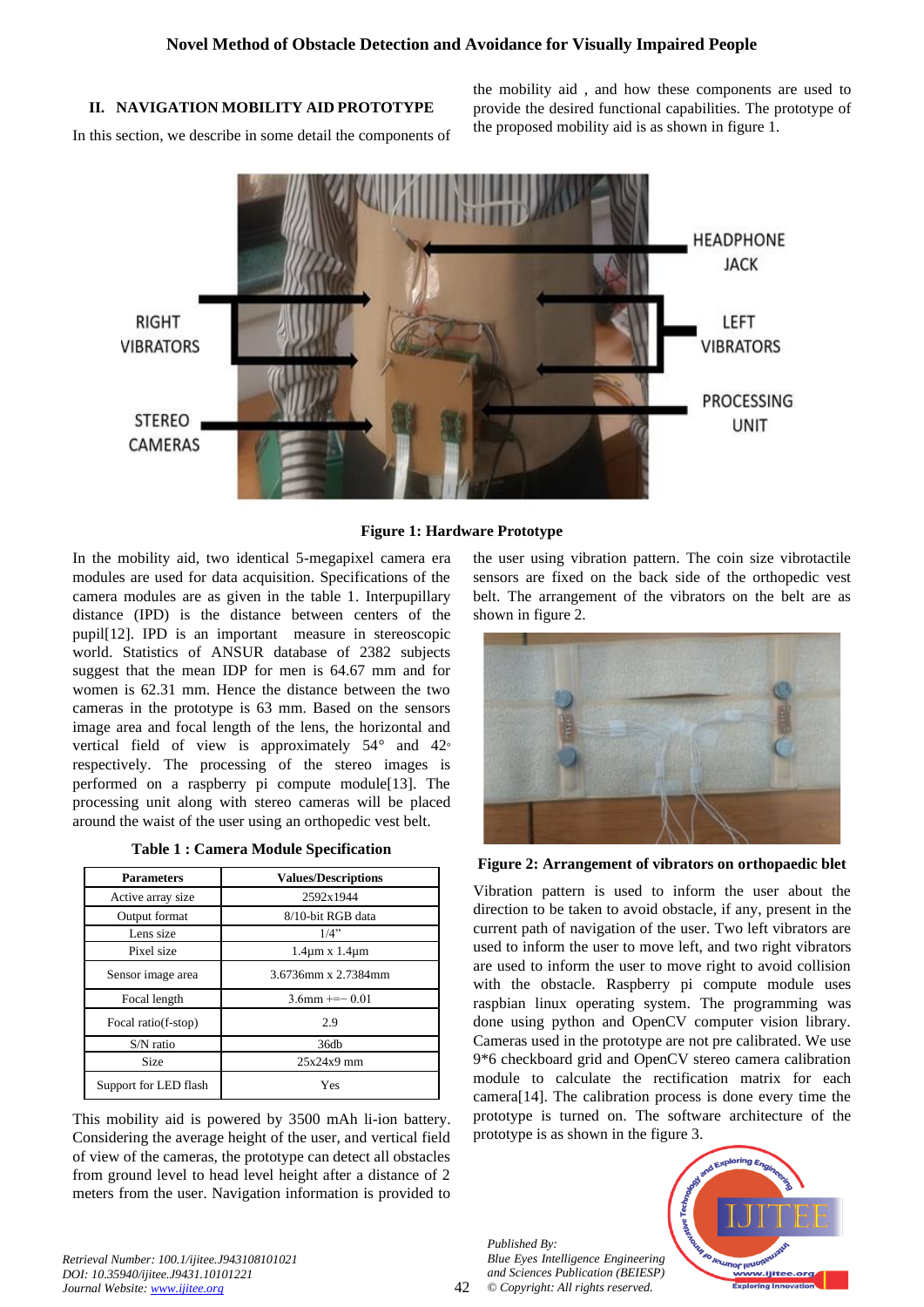



**Figure 3: Block Diagram of Mobiity aid algorithm**

Two 5-megapixel cameras are used to capture the surroundings in front of the user. These cameras capture stereo images at a rate of 1 frame/second and each camera generates a colored image of size 640\*480\*3. As shown in the software architecture, pre-processing is performed on the captured stereo images[15]. This pre-processing involves:

- 1. image rectification using rectification matrix generated by the calibration process.
- 2. RGB to gray scale conversion to reduce the computation load on the hardware
- 3. Histogram equalization to increase the accuracy of correspondence process in disparity mapping.
- 4. Bilateral filtering to remove noise and enhance the edge information in the captures images.
- 5. Canny edge detection to retain
- 6. the edges and remove the unwanted information.

Disparity map refers to actual pixel difference between a pair of stereo images. Disparity map algorithm establishes correspondence between the left camera image and right camera image. This algorithm architecture is as shown in figure 4 .



**Figure 4: Disparity mapping algorithm architecture**

To increase the speed of computation, cost computation algorithm is performed on edge detected stereo images. There are many correspondence algorithms, we use Sum of absolute difference(SAD) algorithm. The equation is as given below:

$$
SAD(x, y, d) = \sum_{(x, y) \in w} |I_l(x, y) - I_r(x - d, y)| \tag{1}
$$

Winner takes all method is used to select the best correspondence between the stereo image pixels. Interpolation technique is implemented to calculate the disparity at the non-edge pixels. To get a clean disparity, weighted least square smoothing filter is used to rectify the obtained disparity image. Disparity for a calibrated stereo system is given by the equation 2

$$
D = \frac{b * f}{z} \qquad (2)
$$

*Retrieval Number: 100.1/ijitee.J943108101021 DOI: 10.35940/ijitee.J9431.10101221 Journal Website[: www.ijitee.org](http://www.ijitee.org/)*

where

- *D* Depth of the object in pixels
- *b* distance between the two cameras
- *f*  focal length of the lens
- *z* distance of object from the user

For the prototype disparity is 23 pixels for any object whose distance is greater than 7 meters and disparity is 100 pixels for any objects whose distance is less than 1.7 meters from the user. Hence the gray scale in disparity map is such that object with disparity more than 100 pixels are marked as white or pixel intensity 255, objects with disparity less than 23 pixels is marked as black or pixel intensity 0 and for rest pixels linear relation between disparity and gray scale 1-254 is used. Rectified stereo images is as shown in the figure 5



**Figure 5: Rectified stereo image captured by the system**

Disparity calculated in stored in images. This disparity is as shown in figure 6.



**Figure 6: Disparity map of captured images**

*Published By: Blue Eyes Intelligence Engineering and Sciences Publication (BEIESP) © Copyright: All rights reserved.*

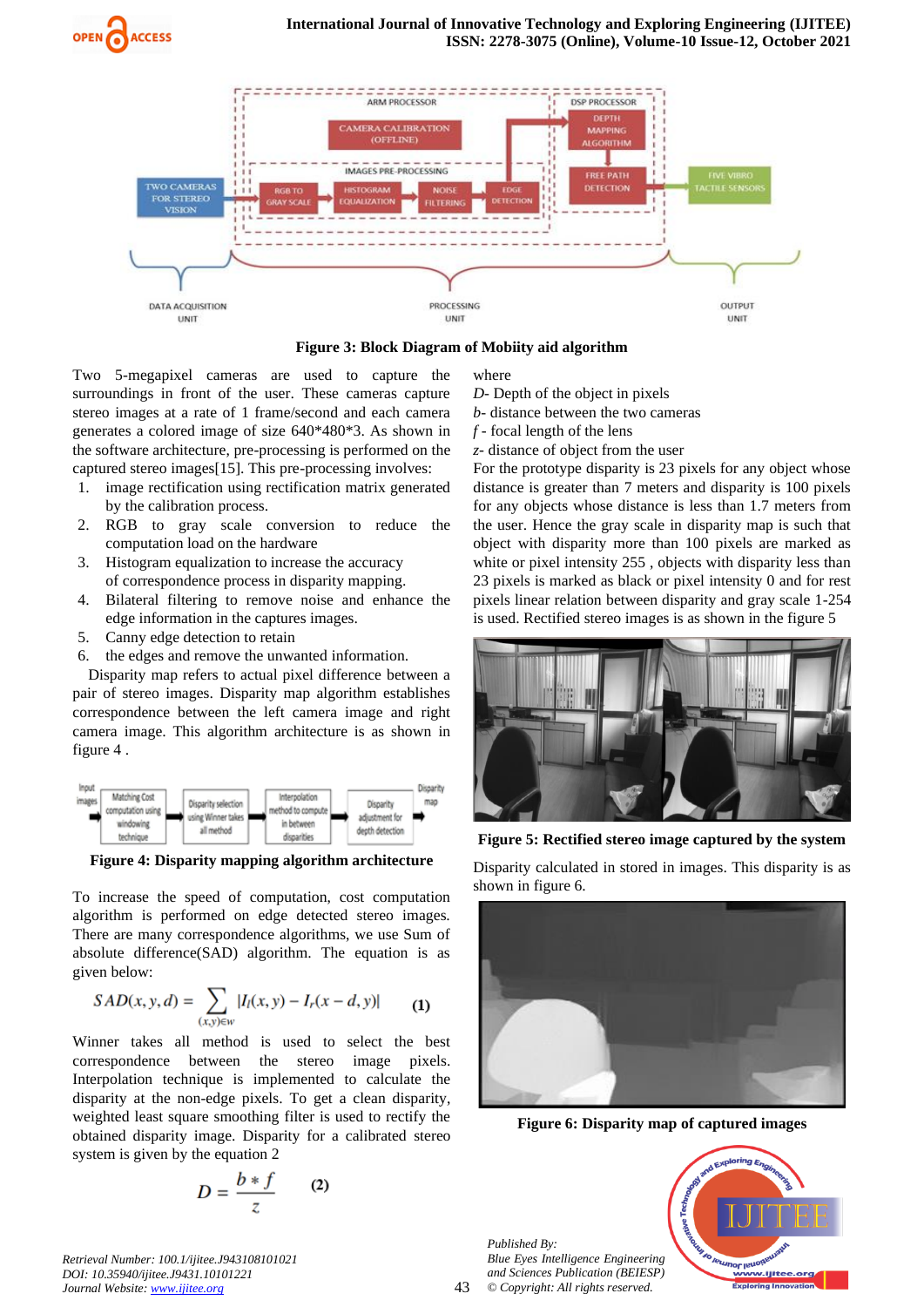# **III. OBSTACLE DETETION AND AVOIDANCE ALGORITHM**

Obstacle detection and avoidance algorithm detects obstacles in front the user, calculates the path free of obstacles and generates a vibration pattern that can help user to navigate. The algorithm works on segmentation of disparity map. Disparity map is segmented into four sections as shown in the figure 7



AREA CONSIDERED TO MOVE STRAIGHT

**Figure 7: Segmented areas of disparity image**

Experiments have shown that any head height obstacle at a distance of 2 meters or less gets mapped in the area marked as green and obstacles in distance of 1.7 meters to 7 meters gets mapped in reed area of disparity map as shown in figure 7. The algorithm to detect head height obstacle is as given in table 2

**Table 2 : Head height obstacle algorithm**

|                                  | <b>Algorithm 1</b> Head height obstacle detection algorithm    |  |  |
|----------------------------------|----------------------------------------------------------------|--|--|
|                                  | <b>Input:</b> Disparity image                                  |  |  |
| <b>Output:</b> Auditory feedback |                                                                |  |  |
|                                  | Extract the area 20:40 rows and 161:300 columns of the         |  |  |
|                                  | disparity image.                                               |  |  |
| $\overline{2}$                   | Calculate the mode of the extracted area                       |  |  |
| $\overline{3}$                   | <b>if</b> mode is greater than 100 <b>then</b>                 |  |  |
|                                  | Auditory feedback altering user that a head height obstacle is |  |  |
|                                  | present in his current path                                    |  |  |

To detect obstacles in the path of the user, we consider the three red areas of the disparity map. We calculate the mode of each extracted red area. Mode of extracted area gives the information about the pixel intensity which appears maximum number of times in the given area. The extracted area which has the minimum pixel intensity is the area where obstacle is the farthest. Based on this information the vibration pattern is generated. The obstacle detection and avoidance algorithm and the vibration pattern is as given in table 3.

**Table 3: Algorithm for obstacle detection and avoidance**

| <b>Algorithm 2</b> Obstacle Detection and avoidance algorithm |                                                                                                                                       |  |
|---------------------------------------------------------------|---------------------------------------------------------------------------------------------------------------------------------------|--|
| <b>Input:</b> Disparity image                                 |                                                                                                                                       |  |
| <b>Output:</b> Vibrotactile and auditory feedback             |                                                                                                                                       |  |
| 1                                                             | Extract three areas from the<br>disparity map                                                                                         |  |
| 2                                                             | Calculate the mode of each<br>extracted area                                                                                          |  |
| 3                                                             | Find the position of minimum<br>mode value of the three mode<br>value                                                                 |  |
| 4                                                             | Find the minimum mode value<br>of three mode value                                                                                    |  |
| 5                                                             | <b>if</b> minimum mode is greater<br>than $130$ then<br>Auditory feedback alerting user<br>that there<br>is no free path in front him |  |

| Retrieval Number: 100.1/ijitee.J943108101021 |
|----------------------------------------------|
| DOI: 10.35940/ijitee.J9431.10101221          |
| Journal Website: www.ijitee.org              |

|   | else if position $=$ left red area |
|---|------------------------------------|
|   | then                               |
| 6 | Left vibrators will start          |
|   | vibrating indicating               |
|   | the user has to move left.         |
|   | else if position $=$ central red   |
|   | area then                          |
| 7 | No vibration feedback. User can    |
|   | move in                            |
|   | the current direction.             |
|   | else if position = right red area  |
|   | then                               |
|   | Right vibrators will start         |
| 8 | vibrating                          |
|   | indicating the user has to move    |
|   | right                              |
|   |                                    |

The intensity of the vibration indicates the distance of the obstacle from the user. The table 4 shows relation between intensity of vibration and relative distance of the obstacle from the user.

|  |           |  | Table 4: Relation between distance and vibration |
|--|-----------|--|--------------------------------------------------|
|  | intensity |  |                                                  |

| <b>ILILUEILISILV</b>      |                       |  |  |  |  |
|---------------------------|-----------------------|--|--|--|--|
| <b>Distance</b>           | Duty cycle            |  |  |  |  |
| Obstacle $\leq 1.7m$      | 100%                  |  |  |  |  |
| Obstacle between 1.7m and | 75%                   |  |  |  |  |
| 3.7 <sub>m</sub>          |                       |  |  |  |  |
| Obstacle between 3.7m and | 25%                   |  |  |  |  |
| 5.7 <sub>m</sub>          |                       |  |  |  |  |
| Obstacle $> 6m$           | 0%                    |  |  |  |  |
| No free path              | All Vibrators at 100% |  |  |  |  |

# **IV. EXPERIMENTS AND RESULTS**

A performance analysis of the prototype can be divided into three categories:

- 1. time required to train the user to understand the vibration pattern.
- 2. Average time required for user to cover a fixed distance with different number of obstacles.
- 3. Accuracy of obstacle detection and avoidance.

The prototype was tested on 5 blind folded people and 50 visually impaired users. The age ranged between 15 and 50. Distribution of the sample space is as shown in figure 8.



**Figure 8 : Sample Distribution as per age and gender**

All the test were done outdoor, this consisted of navigating through cluttered area.



*Published By: Blue Eyes Intelligence Engineering and Sciences Publication (BEIESP) © Copyright: All rights reserved.*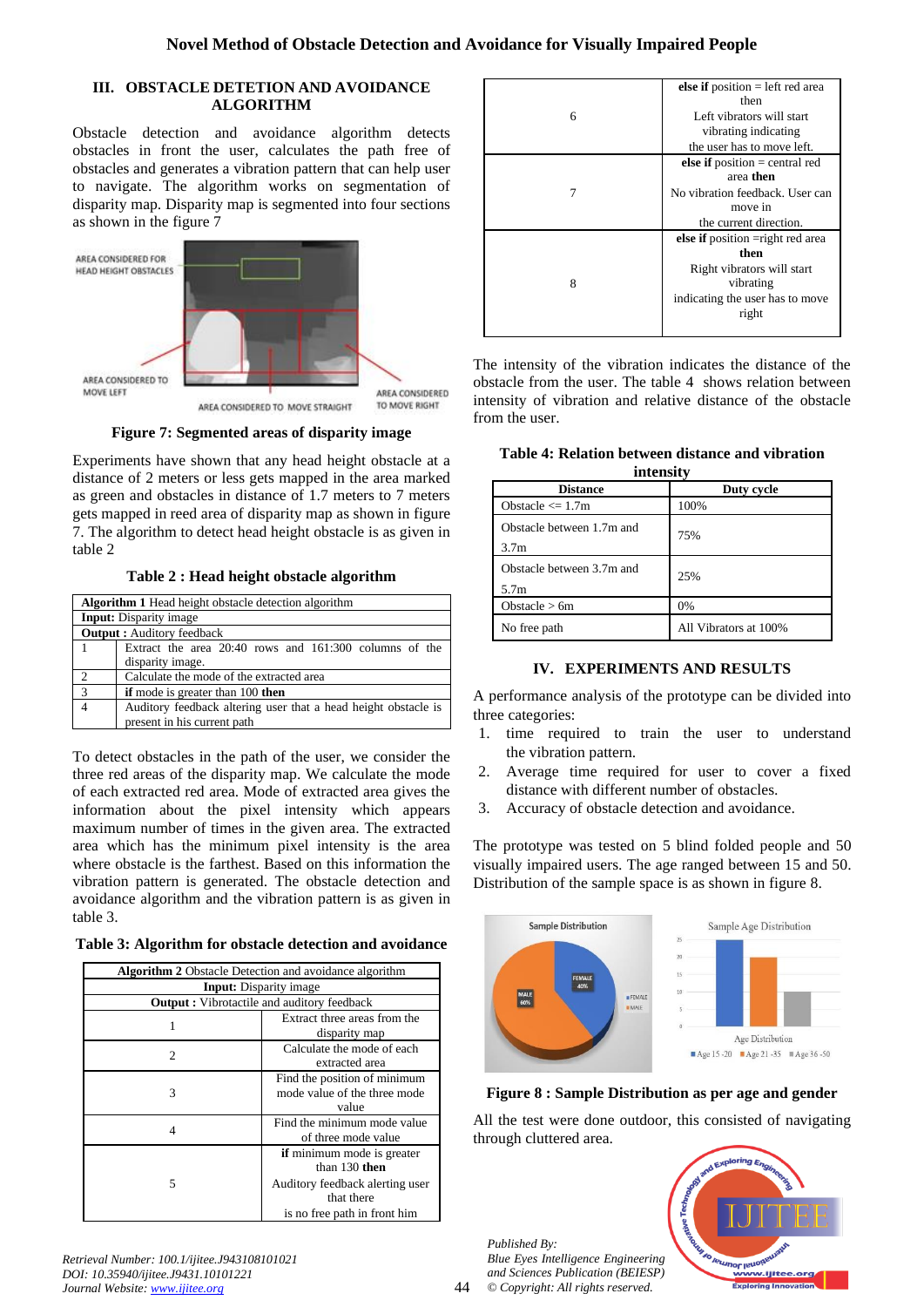

In training session, the users were asked to wear the prototype around their waist. First part of training included giving random vibration patterns and the user should respond accordingly. the user was then asked to walk on a road of length 30 meters and width 15 feet. Average time of navigation, accuracy of obstacle detection and avoidance and percentage of false detection of obstacles were calculated under three different situations:

- 1. no obstacle in front of the user.
- 2. three obstacles in front of the user.
- 3. 5 obstacles in front of the user.

All the obstacles in the experiment were stationary The arrangement of obstacles on the road are as shown in figure 9.



**Figure 9: Arrangement of obstacles for validaion of the device**

Following table shows the results obtained during the validation session.

#### **Table 5 : Percentage accuracy of obstacle detection and average speed of commute**

| Age<br>group | Male<br>users | <b>Female</b><br>users | Average<br>speed(m/s) | Accuracy |
|--------------|---------------|------------------------|-----------------------|----------|
| 15-20        |               |                        | 0.62                  | 95.60%   |
| 21-35        |               |                        | 0.6                   | 95.00%   |
| $36 - 50$    |               |                        | 0.63                  | 95.40%   |

The main result of our test is false detection of obstacles was close to 99.3%.Average time required for training the user was 30 minutes. Accuracy of obstacle detection and avoidance was 95.2%. The Average time required for the user to commute in all three situations varied between 0.6 m/sec to 0.93 m/sec. The weight of the prototype is 378 grams. Prototype can run for 8 hours on one complete charge of the li-ion battery.

# **V. CONCLUSION**

In the present work computer vision based electronic mobility aid and obstacle detection and avoidance algorithm were proposed. The visually impaired users evaluated the prototype in real and controlled environments. Throughout the evaluation, subjects experienced reliable performance of the prototype. Due to two camera modules with larger field of view, user no longer needs to actively scan the area ahead of him/her. The user also received information about any head height obstacle if present. The proposed design has achieved obstacle detection accuracy of 95 % but further experimentation and validation of the prototype is required to increase the accuracy of obstacle detection and avoidance. The prototype also needs to be validated for performance in overcrowded areas like train stations.

# **FUTURE SCOPE**

- 1. **Camera modules:** The future design of the prototype will be equipped with camera modules with larger field of view to increase scan area upto 150◦.
- 2. **Object Classification:** The prototype can be equipped to object classification technique that can give auditory feedback about the type of the obstacle in front of user.
- Stair Detection: Stair detection would be a useful improvement to the design. Obstacle detection and avoidance algorithm along with stair detection algorithm can help user to commute with greater confidence in indoor environments.
- 4. **Global Navigation:** Another promising improvement consists of adding a localization module to the prototype. This would allow the user to enter a desired target location to the system and then have the prototype automatically guide user to that location

# **ACKNOWLEDGMENT**

The authors would like to thank the electronics department at Veermata Jijabai Technological Institute for their support in the development of the mobility aid prototype. Authors would also like to thank members and students of National Association of blind and rehabilitation center, Mumbai, NAB school for the blind, Nashik for their co-operation during the validation process of the prototype.

# **REFERENCES**

- 1. Global data on visually impairment. World Health Organization, 2010
- 2. L. Dunai, I. Lengua Lengua, I. Tortajada, and F. Brusola Simon, "Obstacle detectors for visually impaired people," in International Conference on Optimization of Electrical and Electronic Equipment (OPTIM), pp. 809–816, May 2014
- 3. R. Jafri, S. A. Ali, H. R. Arabnia, and S. Fatima, "Computer visionbased object recognition for the visually impaired in an indoors environment: a survey," The Visual Computer, vol. 30, no. 11, pp. 1197–1222, 2014
- 4. X. Lu and R. Manduchi, "Detection and localization of curbs and stairways using stereo vision," in Proceedings of the 2005 IEEE International Conference on Robotics and Automation, pp. 4648–4654, April 2005.
- 5. S. Wang and H. Wang, "2d staircase detection using real AdaBoost," in 2009 7th International Conference on Information, Communications and Signal Processing (ICICS), pp. 1–5, Dec 2009.
- Y. H. Lee, T. S. Leung, and G. Medioni, "Real-time staircase detection from a wearable stereo system," in Proceedings of the 21st International Conference on Pattern Recognition (ICPR2012), pp. 3770–3773, Nov 2012
- 7. "RGB-d image-based detection of stairs, pedestrian crosswalks and traffic signs," Journal of Visual Communication and Image Representation, vol. 25, no. 2, pp. 263 – 272, 2014
- 8. "Stairs detection with odometry-aided traversal from a wearable RGBd camera," Computer Vision and Image Understanding, vol. 154, pp. 192 – 205, 2017
- 9. D. Jain, "Path-guided indoor navigation for the visually impaired using minimal building retrofitting," in Proceedings of the 16th International ACM SIGACCESS Conference on Computers and Accessibility, pp. 225–232, 2014
- 10. Y. Zhou, G. Jiang, G. Xu, X. Wu, and L. Krundel, "Kinect depth image-based door detection for autonomous indoor navigation," in The 23rd IEEE International Symposium on Robot and Human Interactive Communication, Scotland, UK, pp. 147–152, 2014

*Published By: Blue Eyes Intelligence Engineering and Sciences Publication (BEIESP) © Copyright: All rights reserved.*



*Retrieval Number: 100.1/ijitee.J943108101021 DOI: 10.35940/ijitee.J9431.10101221 Journal Website[: www.ijitee.org](http://www.ijitee.org/)*